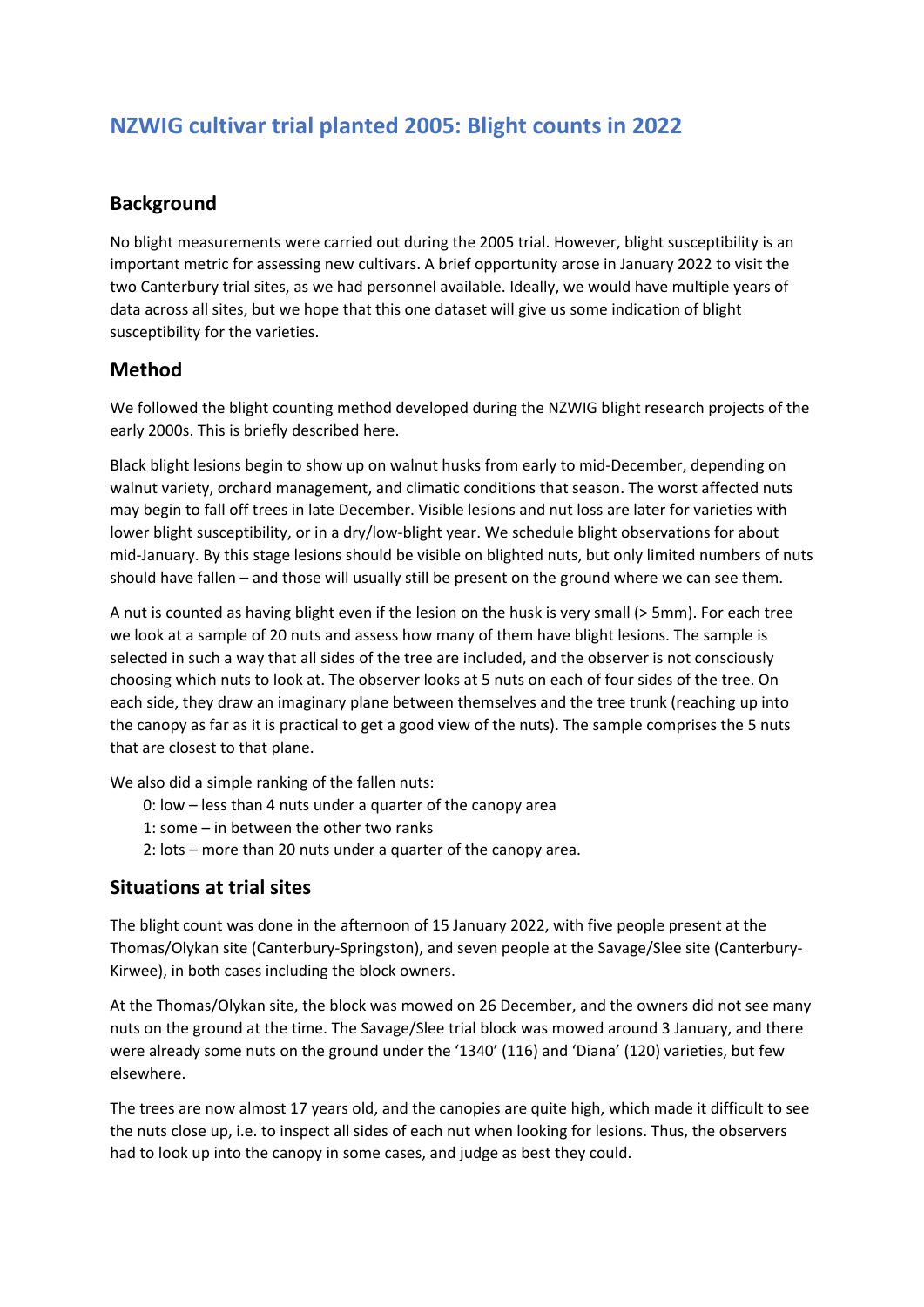However, the trees are smaller at the Savage/Slee orchard, and the canopy is quite open, compared to the Thomas/Olykan orchard where the canopy is almost closed. Thus, we could expect higher blight pressure at the Thomas/Olykan block due to the damper, less ventilated conditions.

There had been spring frost damage at the Slee/Savage orchard leading to crop reduction for some varieties. On trees where fewer than 5 nuts per side could be found, the count was done out of whatever number of nuts were visible.

### **Results**

In the graphs and figures below, all replicates of each cultivar (usually 5, but sometimes fewer) on each trial block are used to calculate for each cultivar: (1) average percentage of nuts on the trees that have blight lesions; (2) average ranking for quantity of nuts on the ground. All results are shown in the figure below, ordered from those with the least blight on the trees to those with the most.



The graph shows that quantity of fallen nuts is not always correlated with blight levels on the trees. Two further notes are that: (1) fallen nuts will be underestimated in this graph for cultivars '1340' and 'Diana' on the Savage/Slee orchard, because the earlier ones would have been removed by mowing; (2) the fallen 'Diana' nuts mostly did not appear to have blight lesions, so we wondered if they fell for some reason other than blight.

The expected difference in blight levels between the orchards can be seen in the graph. However, we are not primarily interested in the differences between orchards, but in which cultivars are relatively better than others, across orchards. Thus, as in the final report on the 2005-planted trial, a ratiobased analysis method was used. This compares each cultivar against the overall average for the orchard, with numbers above 1 showing that a cultivar has more blight than average for the orchard, and numbers smaller than 1 indicating less blight than average.